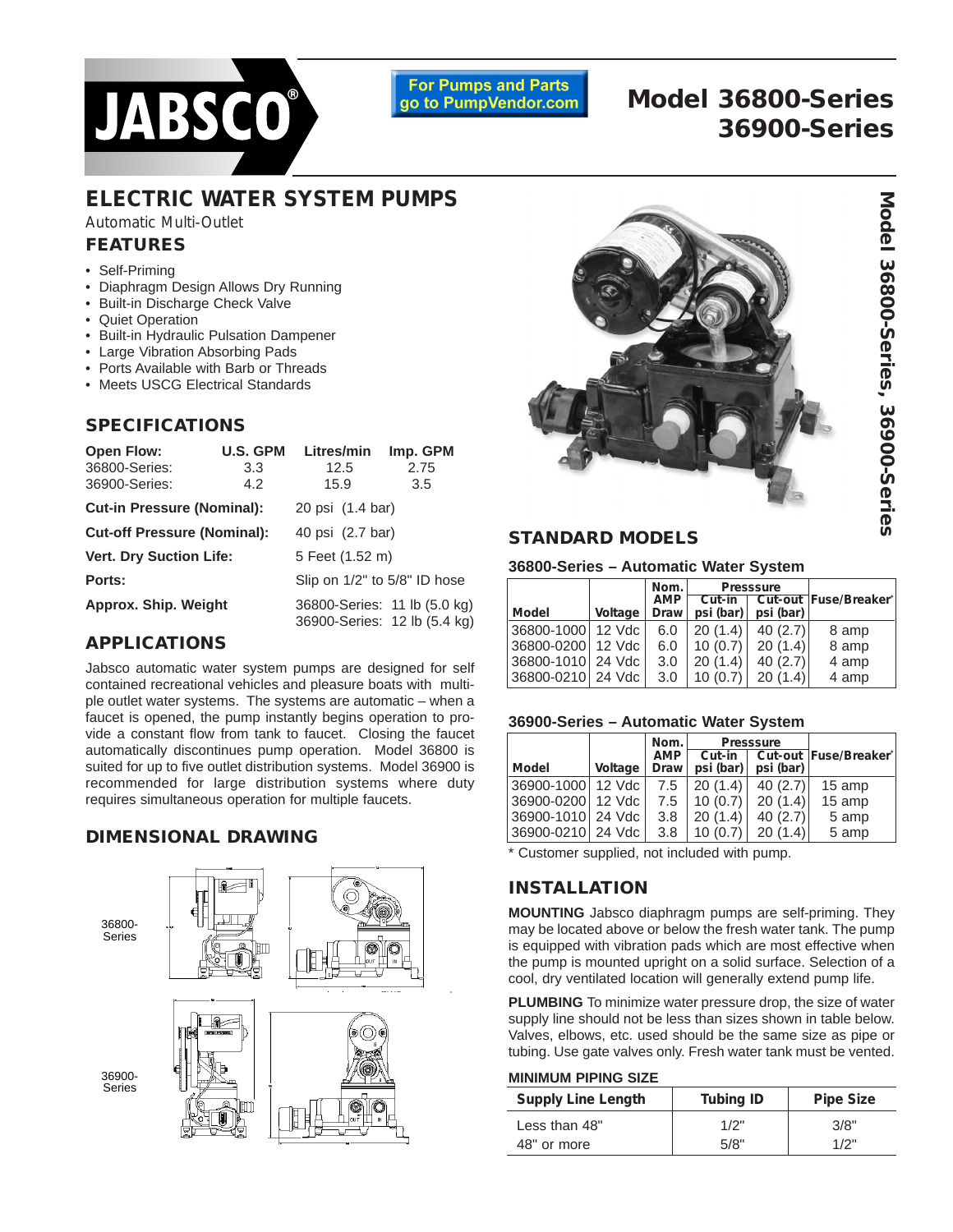

**PRESSURE REGULATOR** It is recommended that systems having a connection for a city water entry be equipped with a pressure regulating check valve set at approximately 35 psi. This valve automatically regulates the incoming water pressure to avoid damage to pump and plumbing from excessive pressures. Models 44410-Series (Permanent Flush Mount) and 44410-1010 (in-line Hose Type) pressure regulating valves are recommended for this purpose.

**CHECK VALVES** A built-in port check valve protects the pump from the unregulated high pressure sometimes encountered in city water hookups. However, an additional check valve may be installed at the cold water inlet of the water heater to minimize heat transfer to the cold water line and protect the system in case of water heater relief valve failure. Jabsco offers qualified in-line check valves, Models 34344-0000, 35027-0000 and 35195-0000.

**SUCTION STRAINER** A Pumpgard No. 36400-0000 (strainer/filter) is recommended, installed between the pump and fresh water tank. It helps prevent valve clogging caused by foreign material entering the pump.

**WATER PURIFIER** Many water purifiers cause excessive restriction to flow, especially when element is in use for some time. When used at the main distribution line, it causes the pump to cycle on and off rapidly. To minimize cycling, use an accumulator tank between pump and purifier, or install purifier to feed a single outlet for drinking-water only.

**ACCUMULATOR TANK** The use of an accumulator tank (Jabsco Model 30573-0000, 12573-2000 or 18810-0000), although not required, is recommended for a more effective water distribution system. It eliminates "water hammer," stores pressures to allow a limited use of water without restarting pump (desirable at night-time), assures a constant, even stream of water at faucets farthest from pump and prolongs pump life by cutting down rapid start/stop operation.

**WIRING** Pump should be wired in a circuit independent of all other accessories according to the wiring diagram.

| $T = T - T$       |             |    |                            |  |  |
|-------------------|-------------|----|----------------------------|--|--|
| Voltage           | Up to $80'$ |    | 80' to 100'   100' to 150' |  |  |
| 12 Volts Two Wire | 14          | 12 | 10                         |  |  |
| 24 Volts Two Wire | 16          | 14 | 14                         |  |  |

**WIRE SIZE CHART (A.W.G. - COPPER)**

**MOTOR PROTECTION** The pump wiring must include a fuse/ breaker in the positive lead to protect against overcurrent draw. See specification table for proper fuse rating.

**SWITCHES** An on-off switch should be installed in the circuit to turn off pump when vehicle or boat is unattended, stored, or in transit, or hooked up to city water. Use Red and White Label



included as a reminder to shut down water pressure system and open faucet to relieve pressure when unattended.

**AC-DC POWER CONVERTERS** AC-DC converter/ charger packs should be wired to operate pump directly from the battery at all times. If the battery is bypassed and converter is used to service the pump directly, be sure the total electric loads do not exceed the converter amp rating. Overloading the converter could result in low-voltage condition at the pump.

**VOLTAGE CHECK** After installation, check the voltage at the pump motor. Voltage should be checked when pump is operating along with all the inside electrical fixtures. Full voltage must be available at the pump motor at all times.

# **OPERATION**

- Check level of water in tank. Be sure valves are open and strainers and aerators are clean.
- Open all faucets, hot and cold.
- Turn on power to pump.
- Close each faucet when it starts to deliver a steady stream of water (close cold water first).
- Observe the pump. Check to be sure pump stops soon after all faucets are closed.
- Pump is now ready for automatic operation. It will start when a faucet is opened and stop when the faucet is closed.
- Turn off power to pump and open faucet to relieve system pressure prior to city water or dockside hook-up and when unattended.

# **MAINTENANCE**

**WINTER STORAGE** Jabsco pumps, with their unique pulsation dampener, will withstand frozen water without damage provided the system is not under pressure prior to freezing. To prevent accidental damage, the entire water system should be protected from freezing during winter storage. This requires complete draining, using the following directions and/or vehicle manufacturer's instructions: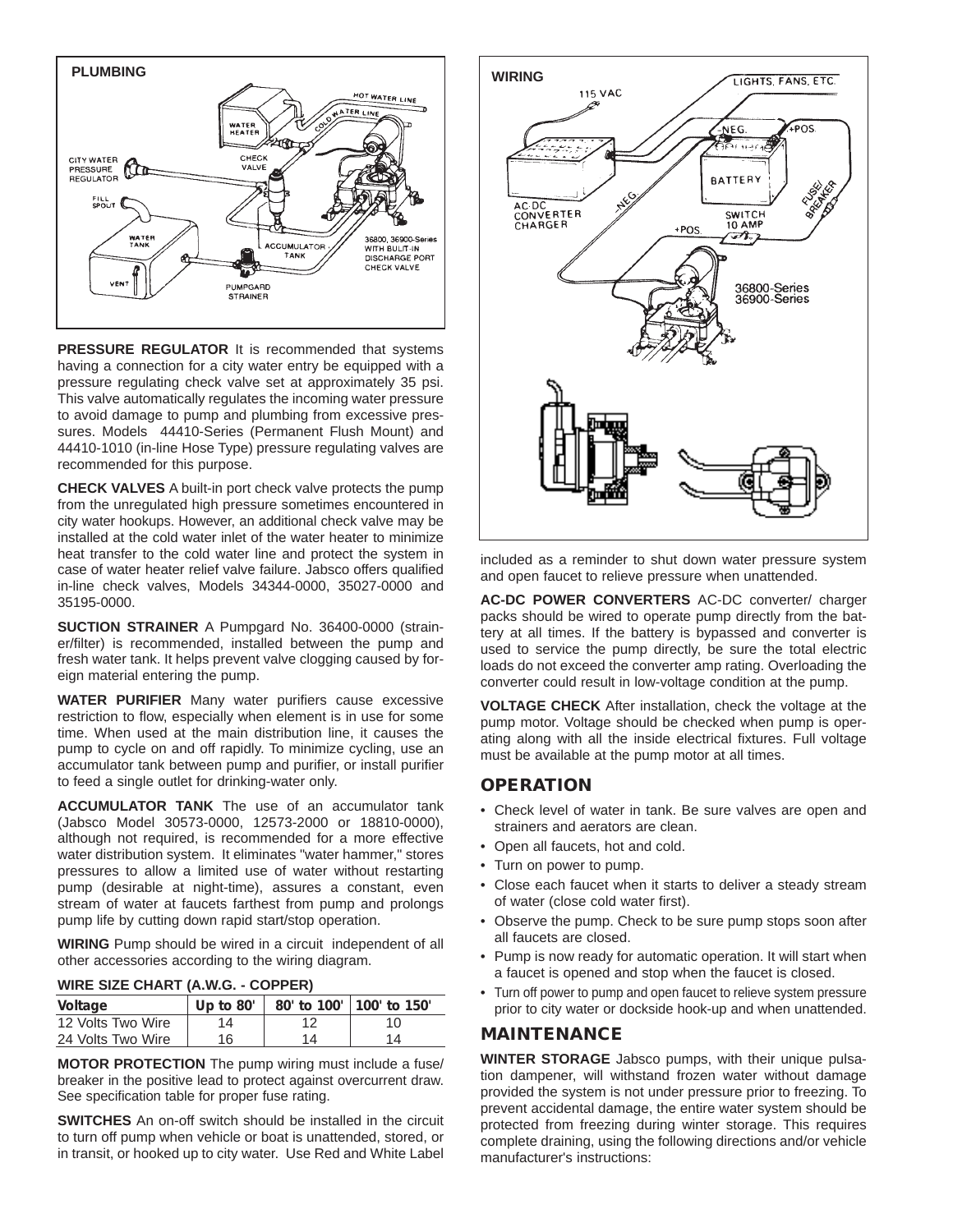- 1. Open all faucets and drains and allow pump to empty water tanks and intake line. Run the pump dry for 1 to 2 minutes before turning off.
- 2. With all drains open, blow air through city water entry. Allow time for water heater to empty.
- 3. Disconnect discharge and intake hoses from the pump. Start the pump and allow to run until all water is expelled from unit. (Running dry will not harm the pump).
- 4. Reconnect the hoses, close the drains and leave faucets open. The water distribution system is now dry and ready for winter storage.

An alternate method is to use potable water system anti-freeze solution. Follow directions of anti-freeze manufacturer.

**ACAUTION** DO NOT USE AUTOMOTIVE TYPE ANTI-FREEZE. **IT IS POISONOUS. USE OF THIS TYPE OF ANTI-FREEZE WILL CAUSE SERIOUS INTERNAL INJURY OR DEATH.**

# **SERVICE**

#### **TROUBLESHOOTING**

#### **Problem**

Pump operates but no water flows through faucet.

- **Cause**
- Low water level in tank.
- Water lines are clogged.
- Kink in water hose.
- Air leak suction.
- Dirty or hard-to-open in-line check valve.
- Defective pump valve

• Defective toilet flush valve. • Internal leak in output valve.

Pump cycles on and off when • Water leak in plumbing. faucets are closed.

Pump operates roughly and has • Intake line is restricted, kink in excessive noise and vibration.

- suction hose or fittings too small. • Pump mounted on flimsy board.
- Deformed or ruptured pulsation dampener in pump.
- Loosened screws at pulleys and connecting rod.
- Worn connecting rod bearing.

Pump fails to start when faucet is • Clogged piping. opened. • No voltage to pump. • Defective pressure switch.

Pump fails to stop when faucets • Empty water tank. are closed. • Insufficient voltage to pump motor.

• Defective pressure switch.

**NOTICE:** Before servicing pump, turn off power and open faucets to relieve pressure in water distribution system. Failure to do so could cause water to spray in cabin.

## **VALVES ASSEMBLY REPLACEMENT**

- 1. Remove motor and four jack shaft assembly tie down screws. Lift jack shaft assembly to expose valves.
- 2. Lift valves from pockets. Clean all foreign materials from valves and seats. Inspect rubber flappers for cuts.
- 3. Reinstall valves into same pockets, being sure rubber valve with small hole is UP on intake and rubber valve without the small hole is DOWN on discharge. NOTE: Do not use valve with small hole in rubber on discharge side of pump or pump will operate incorrectly.
- 4. Replace motor, do not overtighten belt.

#### **DIAPHRAGM & CONNECTING ROD REPLACEMENT**

- 1. Remove motor and four jack shaft assembly tie down screws, then lift jack shaft and attached diaphragm assembly from pump base.
- 2. Expose diaphragm by removing two diaphragm retainer screws and detaching retainer.
- 3. Remove diaphragm screw to separate diaphragm, plates and washer/spacer from connecting rod. Inspect diaphragm for cuts and ruptures.
- 4. Remove locking nut to separate connecting rod from jack shaft.
- 5. When reassembling, be sure to align diaphragm and connecting rod so that rod slips straight onto jack shaft and diaphragm rests squarely on diaphragm retainer.
- 6. Replace motor, do not overtighten belt.

# **PULSATION DAMPENERS REPLACEMENT**

- 1. Remove nine screws from bottom plate and three screws from small bottom plate. Mark bottom of small plate for proper reassembly.
- 2. Pull out rubber pulsation dampeners from base. Inspect for excessive deformation, ruptures and cuts.
- 3. When installing new large pulsation dampener, check that its metal screw sleeve-guide is positioned between center hole and screw-way in the base. Make sure that flanges of both pulsation dampeners are well-seated to effect a proper water and air seal.

## **SWITCH REPLACEMENT – PROCEDURE A**

Direct replacement of switch with threaded stem directly into pump body.

- 1. Disconnect power leads from switch and remove switch from pump.
- 2. Moisten rubber side of washer with water. Thread washer onto switch threads with metallic side of washer facing switch. Apply a thin film of sealing compound to the replacement switch threads. Keep compound clear of passage-way hole.
- 3. Screw replacement switch into pump base/body until snug.
- 4. Reconnect switch power leads.

# **MOTOR REPLACEMENT**

- 1. Remove two motor nuts to separate motor.
- 2. Loosen set screw to remove small pulley from motor shaft.
- 3. When reassembling, adjust belt tension so belt between pulleys can be depressed 1/4" after motor nuts are tightened. Do not overtighten belt.

## **NOTE 1**

Low Pressure Switch 10(0.7) to 20(1.4) psi

### **NOTE 2**

Includes Switch and Conversion Kit to Mount New Style Switch Onto Older Style-J and -0000 Pumps.

## **NOTE 3**

Replacement Switch only for -1000 Series Pumps. Meets USCG Electrical Standards.

## **NOTE 4**

1/2" Threaded Outlet Port 37050-0001

1/2" Threaded Inlet Port 37050-0000

## **NOTE 5**

Jack shaft assembly kit, with part number ending in -0001 includes new style connecting rod (37173-0001) with a 5/16" diameter hole and two (2) locknuts. Previous model pumps use a connecting rod (37173-000) with a 1/4"diameter hole and a bolt.